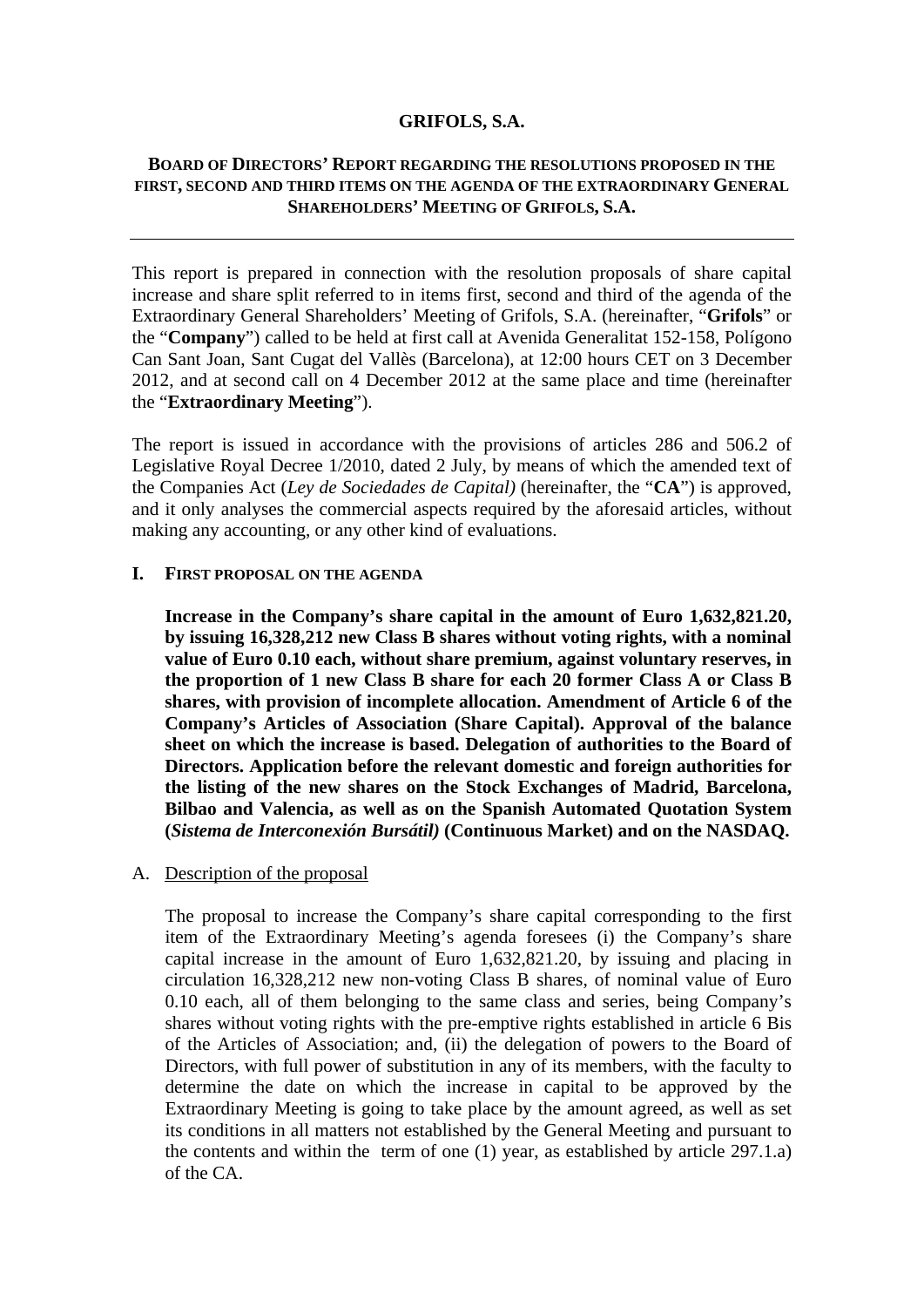It is stated by the directors that, pursuant to the provisions of article 303 of the CA*,* this increase in share capital will be based on the individual balance sheet of Grifols closed as of 30 September 2012, duly audited by KPMG Auditores, S.L. and which will be submitted to the approval of the Extraordinary meeting under item first on the agenda.

The new Class B shares will be issued for their nominal value of 0.10 euros, without share premium and will be paid in full against voluntary reserves.

The moment the Board of Directors or, by substitution, any of its members, decides to execute the increase in capital, all the shareholders of the Company will have a free allocation right over the new Class B shares in the proportion of one (1) new Class B share for each twenty (20) former shares owned by them, whether of Class A or of Class B shares, pursuant to provision 6.1 of article 6 Bis of the Articles of Association. These free allocation rights will be transferable, pursuant to the provisions of article 306.2 of the CA, there being a period of fifteen (15) days as from the date indicated in the relevant notice that will be published in the Official Gazette of the Commercial Registry (BORME), to allocate and transfer such rights.

The Board of Directors, or any of its members in the case of substitution of the former by this last, will be able to waive the number of free allocation rights that may be required to balance the proportion of free allocation of the new Class B shares and declare the increase in capital closed.

Likewise, the new Class B shares will confer on their holders the rights ascribed to them by the Articles of Association as from the date on which the capital increase is closed by the Board of Directors, or any of its members in the case of substitution of the former by this last.

The new shares will be represented by means of book entries and will be governed by the Securities Market Act (*Ley del Mercado de Valores*), and such other provisions as may be applicable. The book entries registry shall be managed by the company Sociedad de Gestión de los Sistemas de Registro, Compensación y Liquidación de Valores, S.A. (Iberclear) and its participant entities.

Once the Board of directors, or any of its members in the case of substitution of the former by this last, and upon the complete allocation of the new Class B shares, the Company's share capital will be set at Euro 119,515,205.20 Euros, represented by 213,064,899 ordinary shares, belonging to Class A with a nominal value per share of Euro 0.50; and 129,287,558 non-voting shares, belonging to Class B and with a nominal value of Euro 0.10 each.

In this sense and for the purposes of reflecting the new share capital amount and number of shares into which said share capital will be divided, the Board of Directors, or any of its members in the case of substitution of the former by this last, will amend article 6 of the Company's Articles of Association, based on the express delegation of authorities granted in its favour by the General Meeting for this purpose. In the event the capital increase is closed, and all new Class B shares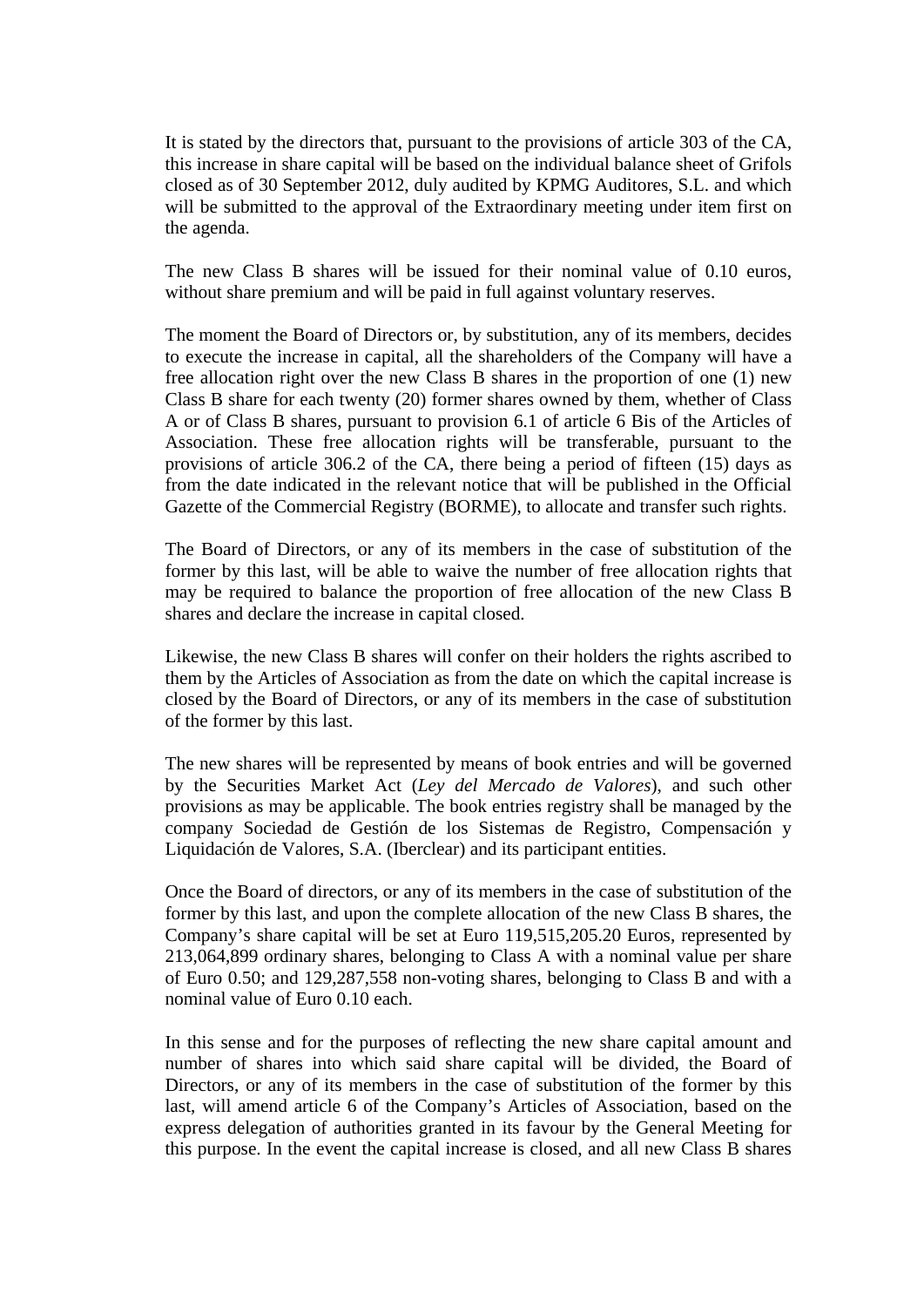have been allocated, article 6 would read as follows, presented in its current wording and the proposal of amendment (the new wording appears underlined):

#### **Wording of the Articles of Association in force**

#### **Wording of the amendment proposed**

### **Article 6.- Share Capital.-**

- **1.** Shares. The share capital of the Company is 117,882,384.10 euros, represented by 326,564,245 shares, fully subscribed and paid-up, pertaining to two separate classes:
- 1.1. Class "A" comprises 213,064,899 shares with a nominal value of 0.50 euros each, all of which belong to the same class and series, and being the ordinary shares of the Company (the "**Class A Shares**"); and
- 1.2. Class "B" comprises 113,499,346 shares with a nominal value of 0.10 euros each, all of which belong to the same class and series and are non-voting shares of the Company with the preferential rights set forth in Article 6 Bis of these Articles of Association (the "Class B Shares" and, together with the Class A Shares, the "shares").
- **2.** Form of Representation. The shares are represented by means of book entries and are governed by the Securities Market Act (*Ley del Mercado de Valores*) and such other provisions as may be applicable. The book entries registry shall be managed by the company Sociedad de Gestión de los Sistemas de Registro, Compensación y Liquidación de Valores, S.A. (Iberclear) and its participating entities.

# **Article 6.- Share Capital.-**

- **1.** Shares. The share capital of the Company 117,882,384.10119,515,205.30 euros, represented by 326,564,245342,892,457 shares, fully subscribed and paid-up, pertaining to two separate classes:
- 1.1. Class "A" comprises 213,064,899 shares with a nominal value of 0.50 euros each, all of which belong to the same class and series, and being the ordinary shares of the Company (the "**Class A Shares**"); and
- 1.2. Class "B" comprises 113,499,346 129,827,558 shares with a nominal value of 0.10 euros each, all of which belong to the same class and series and are non-voting shares of the Company with the preferential rights set forth in Article 6 Bis of these Articles of Association (the "Class B Shares" and, together with the Class A Shares, the "shares").
- **2.** Form of Representation. The shares are represented by means of book entries and are governed by the Securities Market Act (*Ley del Mercado de Valores*) and such other provisions as may be applicable. The book entries registry shall be managed by the company Sociedad de Gestión de los Sistemas de Registro, Compensación y Liquidación de Valores, S.A. (Iberclear) and its participating entities.

Finally, the Board of Directors (with full power of substitution), will adopt the relevant resolutions relating to the listing of the new issued shares on the Stock Exchanges in Madrid, Barcelona, Bilbao and Valencia Stock Exchanges, as well as in the Spanish Automated Quotation System (Sistema de Inerconexión Bursátil Español / Continuous Market), and via ADSs (American Depositary Shares), on the National Association of Securities Dealers Automated Quotation (NASDAQ), as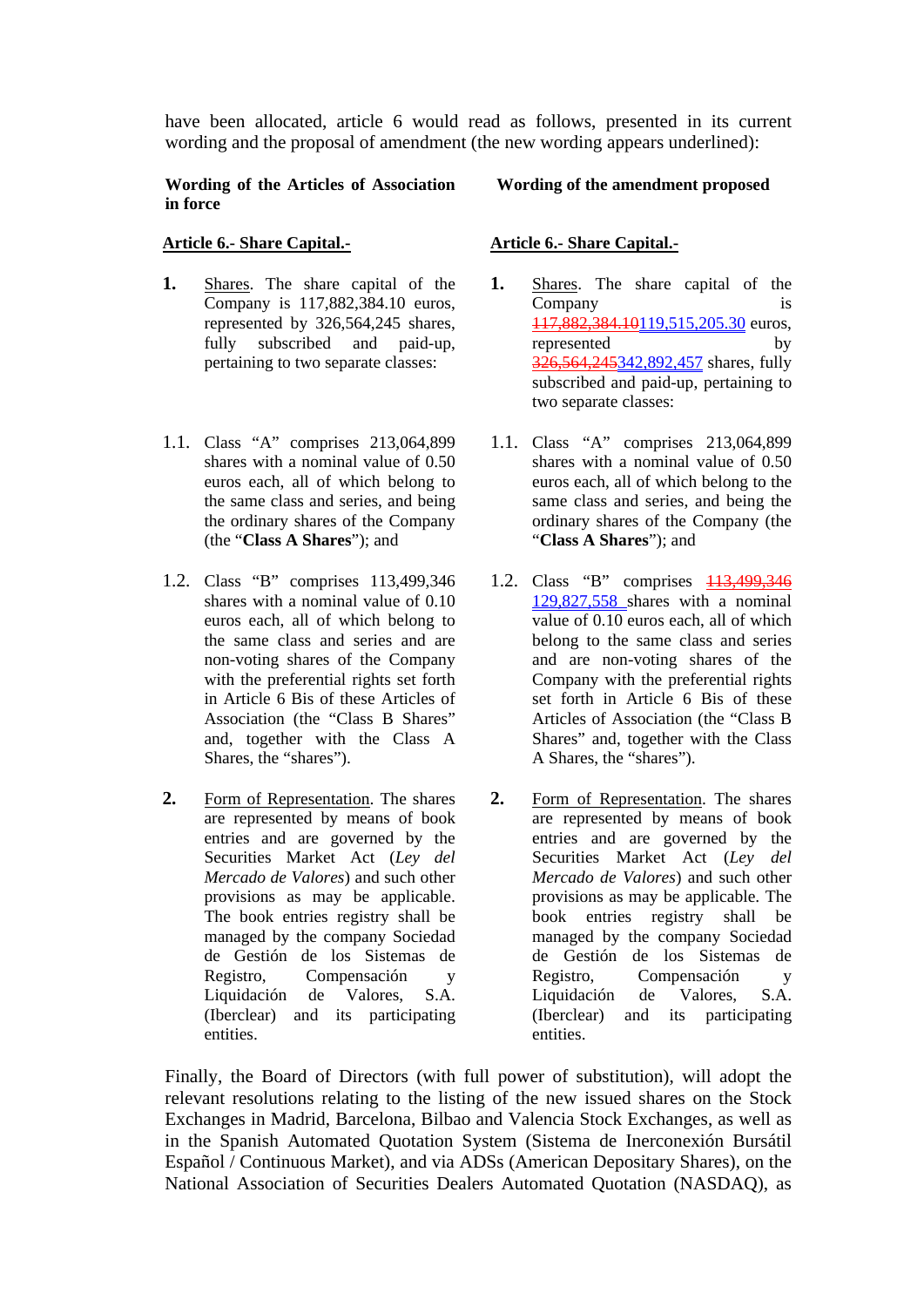well as the inclusion of the new shares in the accounting registries of the company Sociedad de Gestión de los Sistemas de Registro, Compensación y Liquidación de Valores, S.A.U. (Iberclear).

### B. Justification of the proposal

The purpose of this transaction is to achieve positive effects both for Grifols' shareholders as for its creditors as well as for the Company itself, provided that this transaction is not limited only to the simple transfer of funds from some liabilities accounts to another, but it causes a qualitative effect in the corporate equity, by reinforcing the structure of the Company's own resources.

As regards the shareholders, this share capital increase implies that they will obtain remuneration for their investment, different from the remuneration received via dividends, since it entails the free allocation of new shares, thus allowing them to enjoy a benefit or an economic profit without having to make a capital disbursement in exchange.

As far as the Company is concerned, the share capital increase against reserves will imply a cash-flow increase of the existing Class B shares and, accordingly, greater flexibility and negotiability when dealing with said shares in the corresponding stock exchange markets. Accordingly, the aim is to strengthen the Company's position in the market and to speed up its stock related transactions in the stock markets on which they are listed.

Likewise, this capital increase will allow creditors to see that their cashing guarantees are reinforced as a result of the conversion of part of the Company's reserves into share capital.

Based on the above, the Board considers advisable and convenient for the interests of the Company and its shareholders to present to the General Meeting a proposal to carry out a liberated capital increase against freely distributable reserves, delegating its execution to the Board of Directors to achieve the indicated objectives at the most appropriate time.

# **II. SECOND PROPOSAL ON THE AGENDA**

**Share split of the Company's Class A and Class B shares, in the proportion of 2 new shares (whether of Class A or of Class B) for each 1 of the former shares (whether of Class A or of Class B), as may be applicable, by means of a decrease in their nominal value and the subsequent increase in the number of the Company's Class A and Class B shares, which will be multiplied by two, without any change to the total nominal value of the share capital. Amendment of Article 6 of the Company's Articles of Association (Share Capital). Delegation of authorities to the Board of Directors for a term of 1 year. Application before the relevant domestic and foreign authorities for the listing of the new shares on the Stock Exchanges of Madrid, Barcelona, Bilbao and Valencia, as well as on the Spanish Automated Quotation System (***Sistema de Interconexión Bursátil)* **(Continuous Market) and on the NASDAQ.**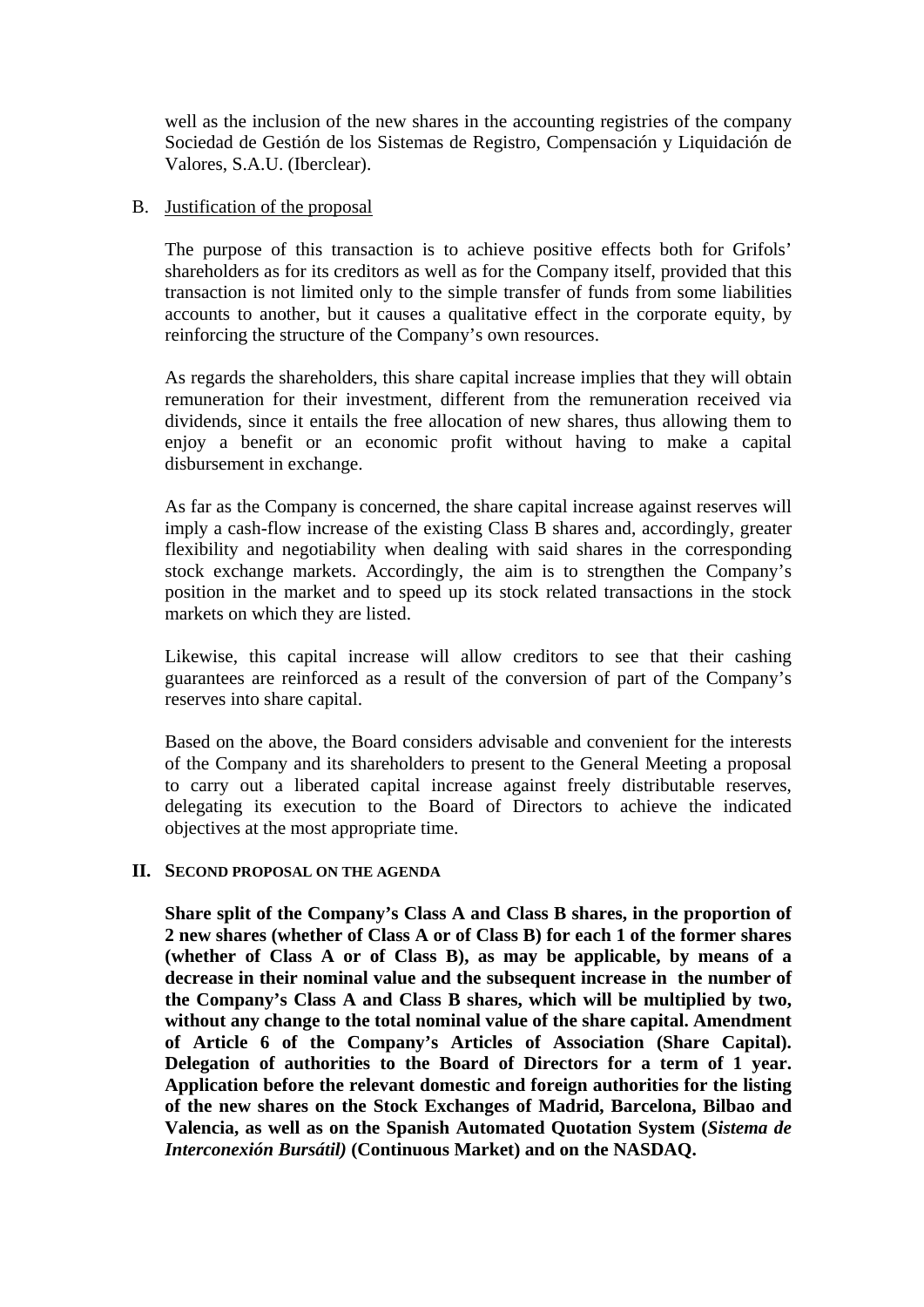# A. Description of the proposal

The share split proposal corresponding to the second item on the agenda of the Extraordinary Meeting foresees (i) a share split of the Company's Class A and Class B in the proportion of 2 new shares (whether of Class A or of Class B) for each one (1) of the existing shares (whether of Class A or of Class B), by means of a decrease in their nominal value, and the subsequent increase in the number of the Company's Class A and Class B shares, which will be multiplied by two, without any change to the total nominal value of the share capital; as well as (ii) the delegation of powers to the Board of Directors, with full power of substitution in any of its members, with the faculty to determine the date on which the share split to be approved by the Extraordinary Meeting is going to take place in the terms agreed, as well as determine its conditions in all matters not established by the Extraordinary Meeting.

The foregoing notwithstanding, the directors state that the above-mentioned share split may take place only after the execution of the increase in capital foreseen in the first item on the Agenda of the Extraordinary Meeting.

The share split will take place by means of a decrease in the nominal value of the Company's shares, as a result of which the nominal value of Class A shares will go from the current value of Euro 0.50 per share to Euro 0.25 per share, and the nominal value of Class B shares will go from the current value of Euro 0.10 per share to Euro 0.05 per share. Therefore, the number of the Company's Class A and Class B shares will increase, being multiplied by two.

In this sense, the Board of Directors, or any of its members in the case of substitution of the former by this last, will have the faculty to amend article 6 of the Company's Articles of Association regarding share capital, as established by article 297.2 of the CA, redrafting its contents to adapt them to the number of Class A and Class B shares into which the share capital will be divided as a result of the share split and its corresponding nominal value.

The Board of Directors, or any of its members in the case of substitution of the former by this last, will adopt the relevant resolutions of application for the listing of the new Class A and Class B shares resulting from the share split on the Stock Exchanges in Madrid, Barcelona, Bilbao and Valencia, as well as in the Spanish Automated Quotation System (Sistema de Interconexión Bursátil / Continuous Market), and via ADSs (American Depositary Shares), on the National Association of Securities Dealers Automated Quotation (NASDAQ) and the simultaneous exclusion, if applicable, from trading of the Company's former Class A and Class B shares, as well as the inclusion of the new Class A and Class B in the accounting registries of the company Sociedad de Gestión de los Sistemas de Registro, Compensación y Liquidación de Valores, S.A.U. (Iberclear).

The present resolution will have no effect if the share split does not take place within one years as from the date of the approval of this resolution by the General Meeting.

### B. Justification of the proposal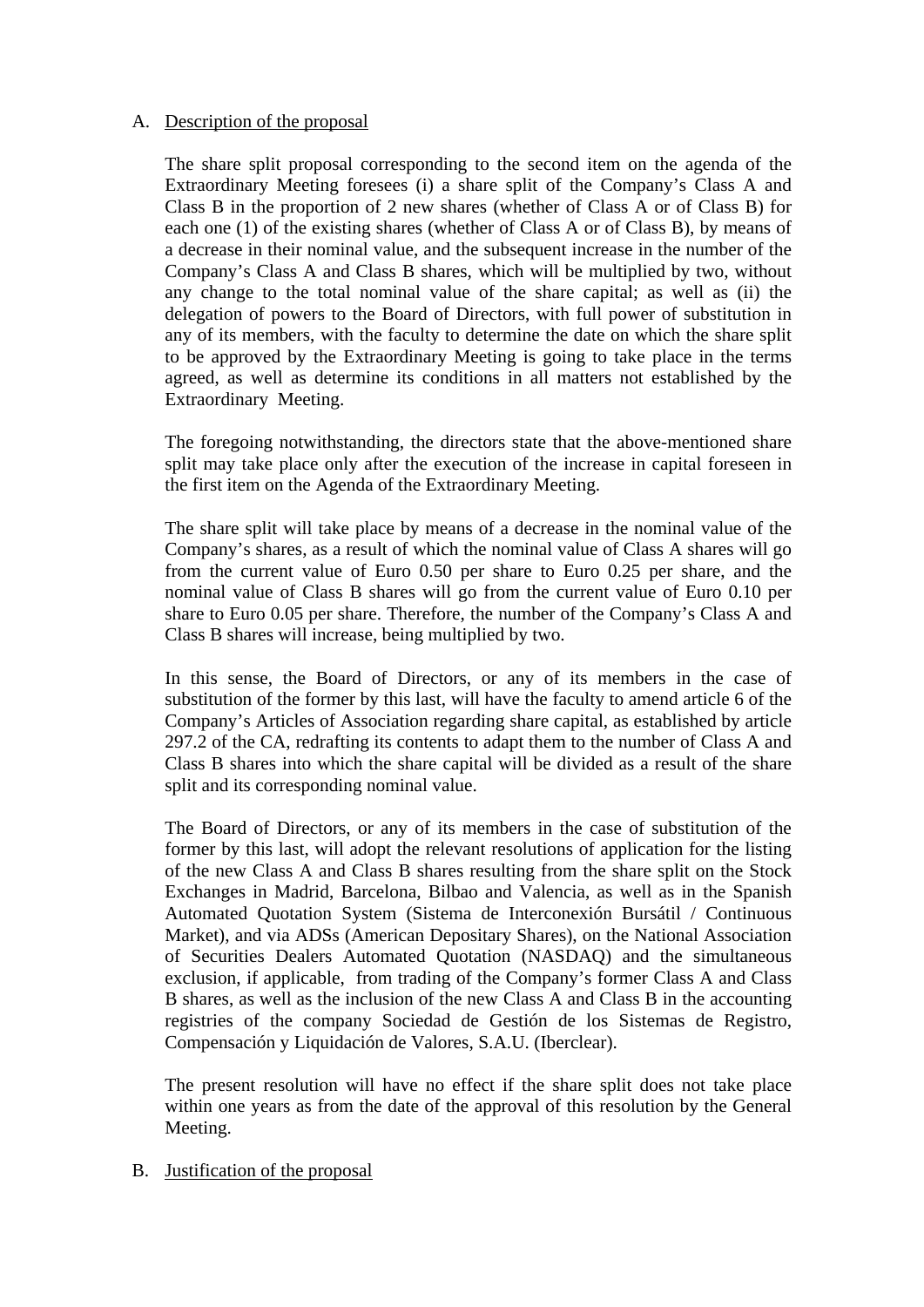The purpose of increasing the number of Company shares in circulation and simultaneously decreasing their nominal value is to make the shares more accessible to the investor, without said reduction changing the shareholder's participation in the Company or affecting the Company's own resources.

 This operation will benefit the Company's shareholders directly who will automatically exchange their old Class A and/or Class B shares, of Euro 0.50 and 0.10 of nominal value, respectively, in a split of 2 new shares (whether Class A or Class B) for one of the former shares (whether Class A or Class B) they own, which will increase liquidity and the trading of their shares in the secondary markets, without any disbursement or detriment to their political or economic rights.

Based on the above, the Board considers advisable and convenient for interests of the Company and its shareholders to present to the General Meeting a share split proposal, delegating its execution to the Board of Directors to achieve the indicated objectives at the most appropriate time.

### **III. THIRD PROPOSAL ON THE AGENDA**

**Delegation to the Board of Directors, with full power of substitution in any of its members, of the authority to increase the Company's share capital pursuant to the provisions of article 297.1.b) of the Companies Act (***Ley de Sociedades de Capital)***, within the legal term of five years as of the date of this General Shareholders' Meeting up to a maximum amount equivalent to 50% of the Company's share capital as of the date of this authorisation, being enabled to carry out the increase at once or in several times. Delegation to the Board of Directors, with full power of substitution in any of its members, of the authority to exclude the pre-emptive subscription rights in the relevant capital increases, pursuant to the provisions of article 506 of the Companies Act. To revoke the resolution of delegation to the Board of directors of the authority to increase the Company's share capital passed on 2 December 2011.** 

#### A. Description of the proposal

The proposal of Delegation corresponding to the third item of the Extraordinary Meeting's agenda foresees the delegation to the Board of Directors, with full power of substitution in any of its members, of the authority to increase the Company's share capital pursuant to the provisions of article 297.1.b) of the CA.

The referred capital increase may be carried out at once or in several times at any moment, within a maximum legal term of five (5) years as from the date of the Extraordinary Meeting and in an amount that in no case may exceed half of the Company's share capital at the time of this authorisation.

The share capital increases to be carried out under this authorisation will be carried out, if appropriate, by issuing and placing in circulation new shares (Class A and Class B shares, exclusively Class A shares or exclusively Class B shares), with or without a share premium, with a consideration consisting in cash contributions.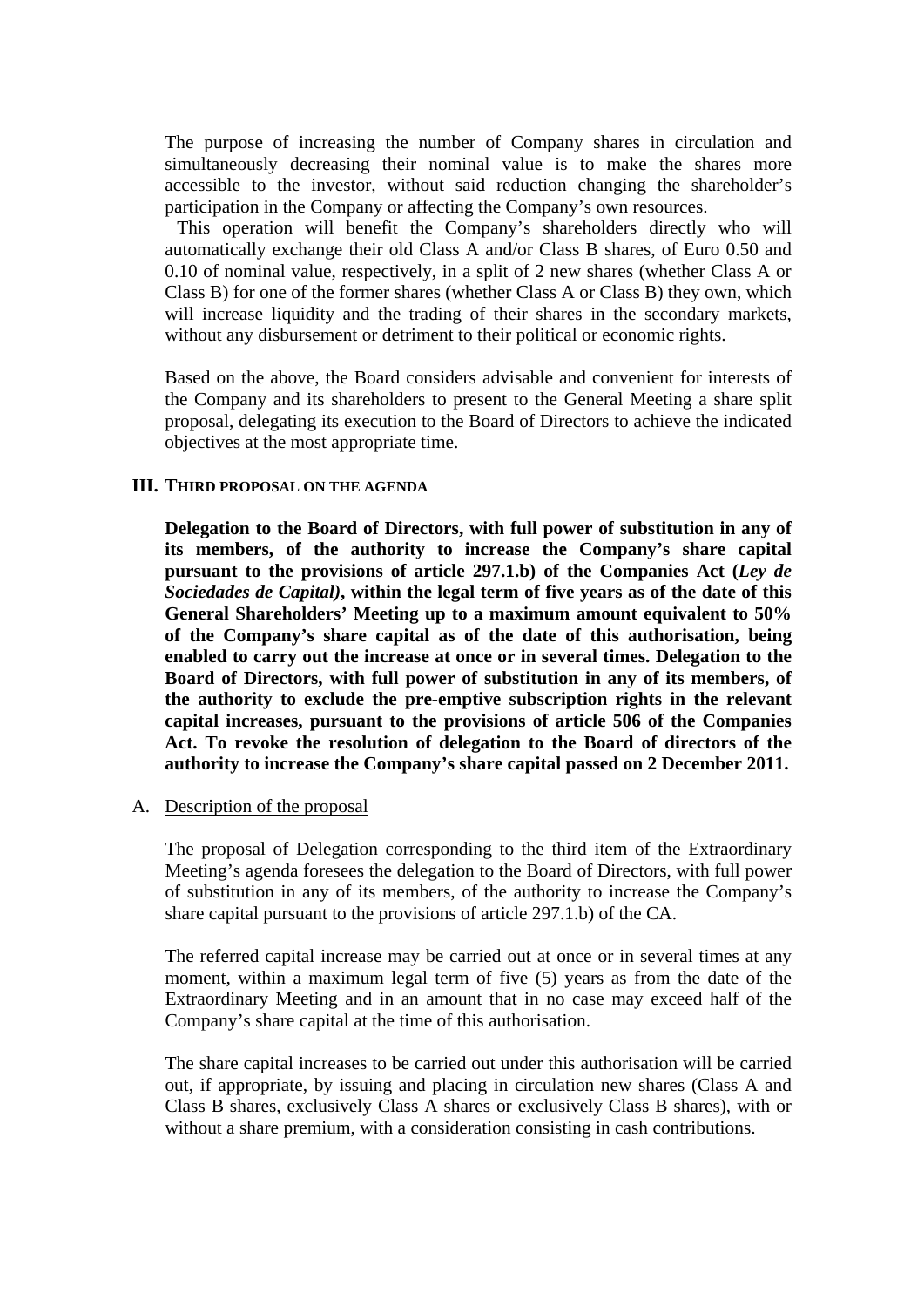As long as there are non-voting Class B shares in circulation, the capital increases to be carried out will always observe the provisions of the Articles of Association related to pre-emptive rights of acquisition that may correspond to them in the indicated capital increases.

Likewise, as long as Class B shares hold the redemption rights foreseen in paragraph 4 of article 6 Bis of the Articles of Association, the nominal value of the Class B shares that may be issued in execution of this delegation cannot exceed one fourth of the total amount of the share capital resulting from the capital increase resolution.

Finally, the Board of Directors is also empowered to exclude the pre-emptive right of acquisition in the relevant capital increases, pursuant to the provisions of article 506 of the CA. This does not imply that all capital increases executed under this authorization must be necessarily carried out excluding the pre-emptive right of acquisition, as the total or partial exclusion of this right is simply a faculty that the Extraordinary Meeting grants the Board of Directors, and the execution of this power will depend on the Board's decision in accordance with the circumstances existing from time to time. Therefore, pursuant to this faculty, increases in capital may be carried out with or without pre-emptive rights of acquisition.

Once the capital increase has been carried out and, as appropriate, the Company will apply for the listing of the new issued shares on the Stock Exchanges in Madrid, Barcelona, Bilbao and Valencia Stock Exchanges, as well as in the Spanish Automated Quotation System (*Sistema de Interconexión Bursátil) Continuous Market*), and via ADSs (*American Depositary Shares*), on the *National Association of Securities Dealers Automated Quotation* (NASDAQ), as well as the inclusion of the new shares in the accounting registries of the company Sociedad de Gestión de los Sistemas de Registro, Compensación y Liquidación de Valores, S.A.U. (Iberclear).

The Board of Directors, or any of its members when acting by virtue of a substitution, will establish the issuance rate (nominal value plus share premium) of each new Grifols' share issued when executing this authorisation, according to the provisions of article 297.1.b) of the CA.

Once the capital increase is approved and executed, the Board of Directors will be authorised, pursuant to the provisions of article 297.2 of the CA, to amend article 6 of the Articles of Association regarding the share capital, providing it with a new wording, as applicable.

### B. Justification of the proposal

This resolution proposal to delegate authorities to the Board of Directors to increase the Company's capital is justified by the convenience for the Board of Directors to have a mechanism that would allow for one or several capital increases to be approved without the need of a new calling and holding of another Shareholders' Meeting, always within the limits, terms and conditions the General Meeting establishes.